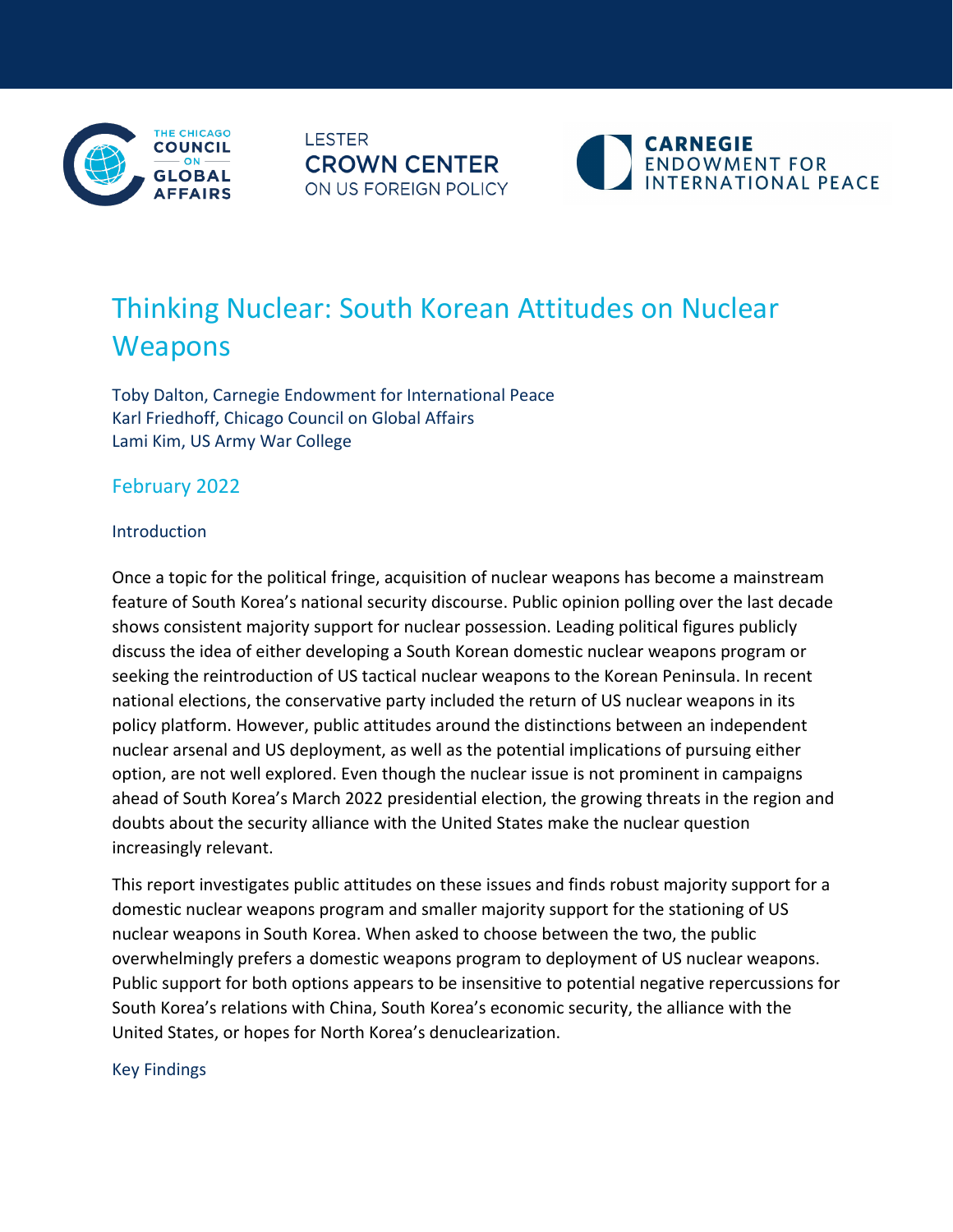- Support for nuclear weapons is robust, with 71 percent in favor of South Korea developing its own nuclear weapons, while 56 percent support a deployment of US nuclear weapons in South Korea. However, when asked to choose between these two options, the public overwhelmingly prefer an independent arsenal (67%) over US deployment (9%). Interestingly, 40 percent oppose US deployment, while just 26 percent oppose a domestic nuclear arsenal.
- Public attitudes on nuclear weapons do not strongly align with rationales for armament offered by some South Korean politicians and analysts.
	- o Six in ten (61%) remain confident the United States will defend South Korea in a conflict with North Korea.
	- o Confidence that the United States will carry through on alliance commitments is positively associated with support for nuclear weapons, contrary to beliefs that alliance commitment concerns are a main driver of public views on nuclear acquisition.
	- o Some politicians argue that nuclear acquisition would increase the likelihood that North Korea will disarm, yet 82 percent of South Koreans believe it is unlikely North Korea will give up its nuclear weapons, and they are the most likely to support a domestic weapons program.
- "Threats other than North Korea" are a main driver of support for a domestic nuclear arsenal, and a majority (55%) say China will be the biggest threat to South Korea in ten years.
	- o But the prestige offered by being a nuclear weapons state is a strong secondary factor. One in four South Koreans (26%) ranked increasing South Korea's prestige in the international community as the main reason for their support of nuclear weapons, similar in number to countering the North Korean threat (23%).
- Among the majority that supports nuclear weapons acquisition, potential consequences —such as pressure from China, international economic sanctions, or US troop withdrawal —do not strongly diminish support. Only 11 percent of supporters changed their view when faced with these hypothetical consequences.

# South Koreans Overwhelmingly Prefer Domestic Nuclear Weapons Program to US Deployment of Nuclear Weapons When Asked to Choose

Under the South Korea-US alliance, South Korea relies on the United States' nuclear arsenal as the ultimate guarantor of South Korean security. As North Korea's nuclear arsenal expanded and improved in recent decades, the US nuclear guarantee grew in perceived importance in discussions on South Korea's security. Over the same period, South Koreans also began to debate whether to continue to rely on US extended nuclear deterrence, or whether South Korea should acquire its own nuclear weapons, with support for nuclear acquisition typically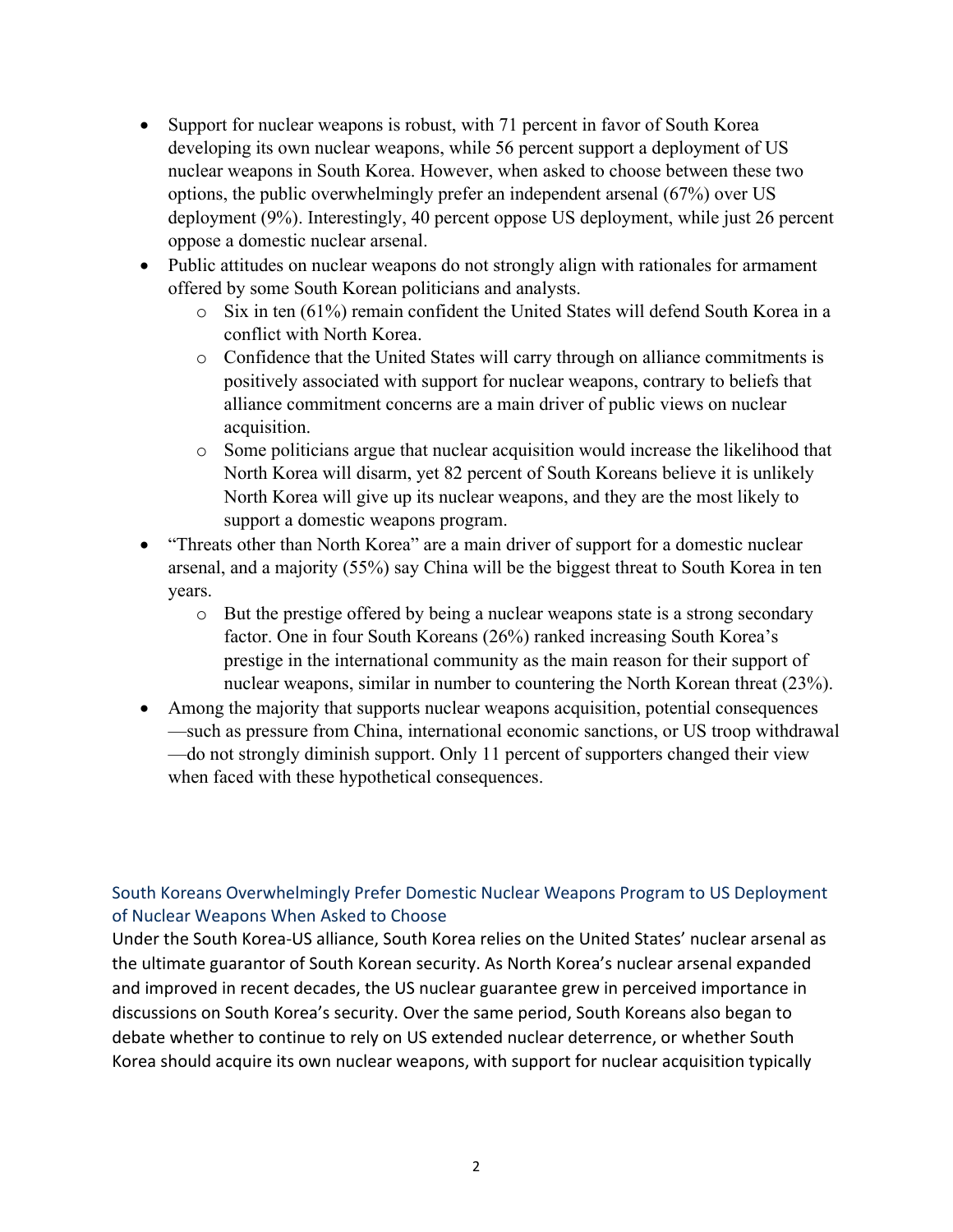ranging from 50 to 70 percent across different polling firms; the results of our poll (71% support) clearly fit this [trend.](https://carnegieendowment.org/2020/10/26/elections-nukes-and-future-of-south-korea-u.s.-alliance-pub-83044)

There are two primary policy options when it comes to nuclear weapons in South Korea: US deployment of nuclear weapons or an independent South Korean nuclear weapons program. Past polling has not differentiated between these options, but as our research finds, South Koreans have a clear preference between the two.

In recent years, some South Korea politicians and security experts argued for the return of US tactical nuclear weapons to South Korea. These weapons were stationed in South Korea from 1958 to 1991, when they were removed by President George H. W. Bush as part of a global drawdown of deployed US nuclear weapons. Proponents of US nuclear deployment to South Korea argue such a move would strengthen deterrence of North Korea and address concerns about the credibility of US extended nuclear deterrence guarantees to South Korea. Some South Koreans worry that North Korea's ability to target the United States with nuclear missiles during a conflict will deter Washington from following through on defense commitments to South Korea, thus decoupling the alliance. Reportedly, in 2016, South Korea's then-deputy national security adviser during the conservative Park Geun-hye administration made [an](https://www.chosun.com/site/data/html_dir/2017/09/11/2017091100452.html)  [informal request](https://www.chosun.com/site/data/html_dir/2017/09/11/2017091100452.html) for redeployment of these weapons. A year later, in the midst of increasing tensions on the Korean Peninsula, South Korea's defense minister under the progressive Moon Jae-in administration [stated publicly](https://www.washingtonpost.com/world/south-koreas-defense-minister-raises-the-idea-of-bringing-back-tactical-us-nuclear-weapons/2017/09/04/7a468314-9155-11e7-b9bc-b2f7903bab0d_story.html) that redeployment is "worth a full review."

In our polling, 57 percent of respondents favored the deployment of US nuclear weapons in South Korea.<sup>[1](#page-2-0)</sup> US administrations have been noncommittal about how they might respond to a formal request for deployment, though in September 2021, a State Department official stated [unequivocally](https://www.voanews.com/a/us-rules-out-redeploying-tactical-nukes-to-south-korea/6243767.html) that "US policy would not support that."

Despite majority support for a US nuclear deployment, such a move could prove highly contentious. Protests over the US THAAD missile defense deployment in South Korea in 2016, which continue today, suggest that local communities around military bases at which US nuclear weapons would be stationed could react strongly, even violently. A US deployment would also heighten tensions on the Korean Peninsula, raise the chances of an unwanted nuclear escalation, and likely cause vehement protests from China.

There appears to be a political split between conservatives and progressives on this option. While a majority (71%) of the conservative People Power Party (PPP) supporters in our poll favor US deployment of nuclear weapons, fewer among the Democratic Party (DP) say the

<span id="page-2-0"></span><sup>&</sup>lt;sup>1</sup> This report uses the term "deployment" rather than "redeployment" or "restationing" to refer to the option of placing US tactical nuclear weapons in South Korea. Although the stationing of US nuclear weapons in South Korea technically would constitute a redeployment, the survey used the term "deployment" in order to reduce the potential to bias respondents toward support if it was clear US nuclear weapons had been present in South Korea in the past. The survey also referred to "nuclear weapons" rather than "tactical nuclear weapons," as the general public is unlikely to differentiate between the two.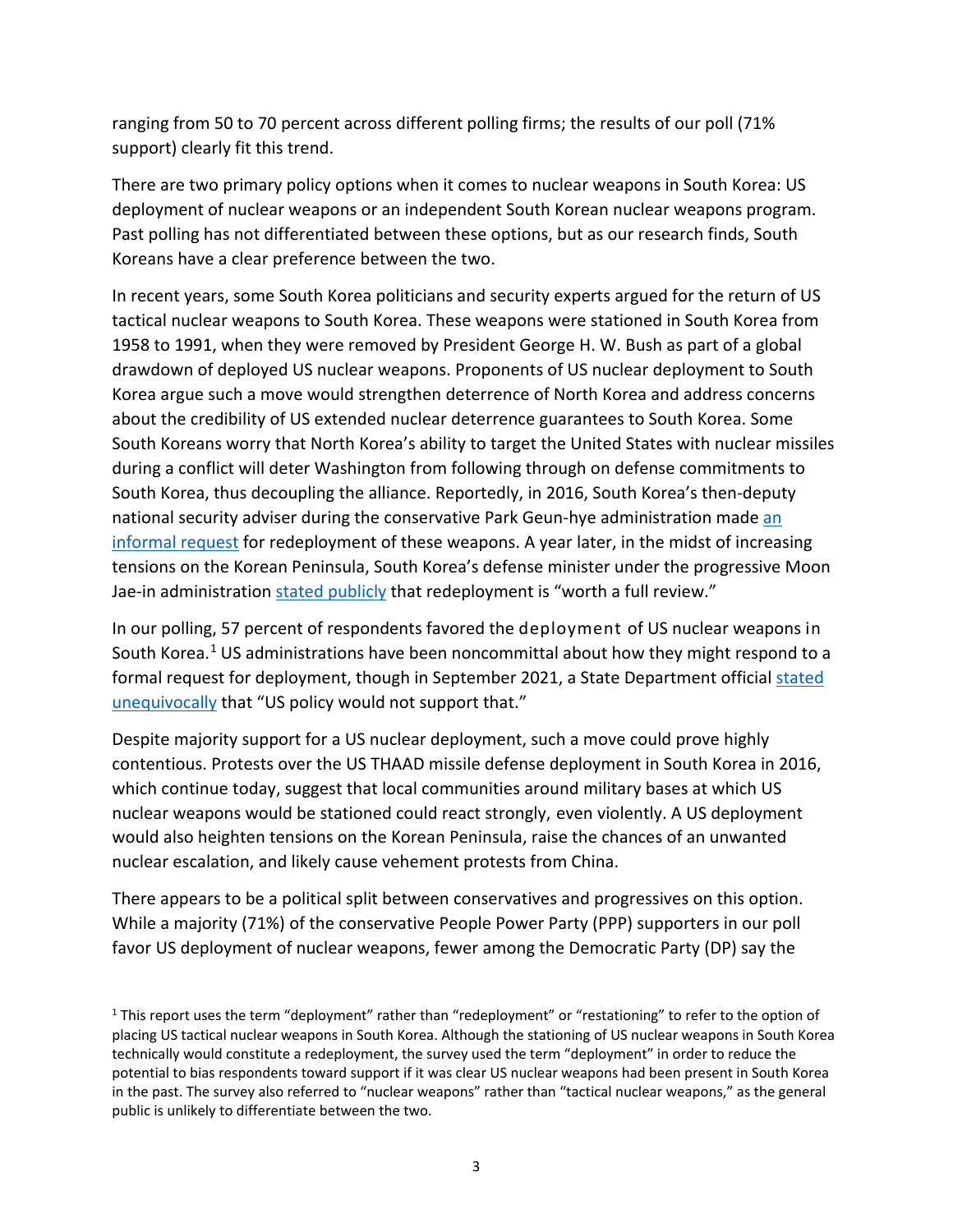same. But DP supporters themselves are split—with 47 percent in favor and 51 percent opposed to US nuclear deployment.



These political splits stand in contrast to more-uniform support for South Korea to pursue a domestic nuclear weapons program. Majorities of supporters of both mainline parties favor a domestic program, although with some variation in intensity. Among the supporters of the progressive DP, 66 percent either strongly (29%) or somewhat support (37%) such a program. And among supporters of the conservative People Power Party, 81 percent either strongly (45%) or somewhat (36%) support it. Majorities of all age cohorts are also in support.

When asked to choose between US deployment and a domestic nuclear weapons program, the South Korean public overwhelmingly prefers a domestic program. Only 9 percent would opt for US deployment, while 67 percent say South Korea should develop its own program. Onequarter (24%) think there should be no nuclear weapons in South Korea at all.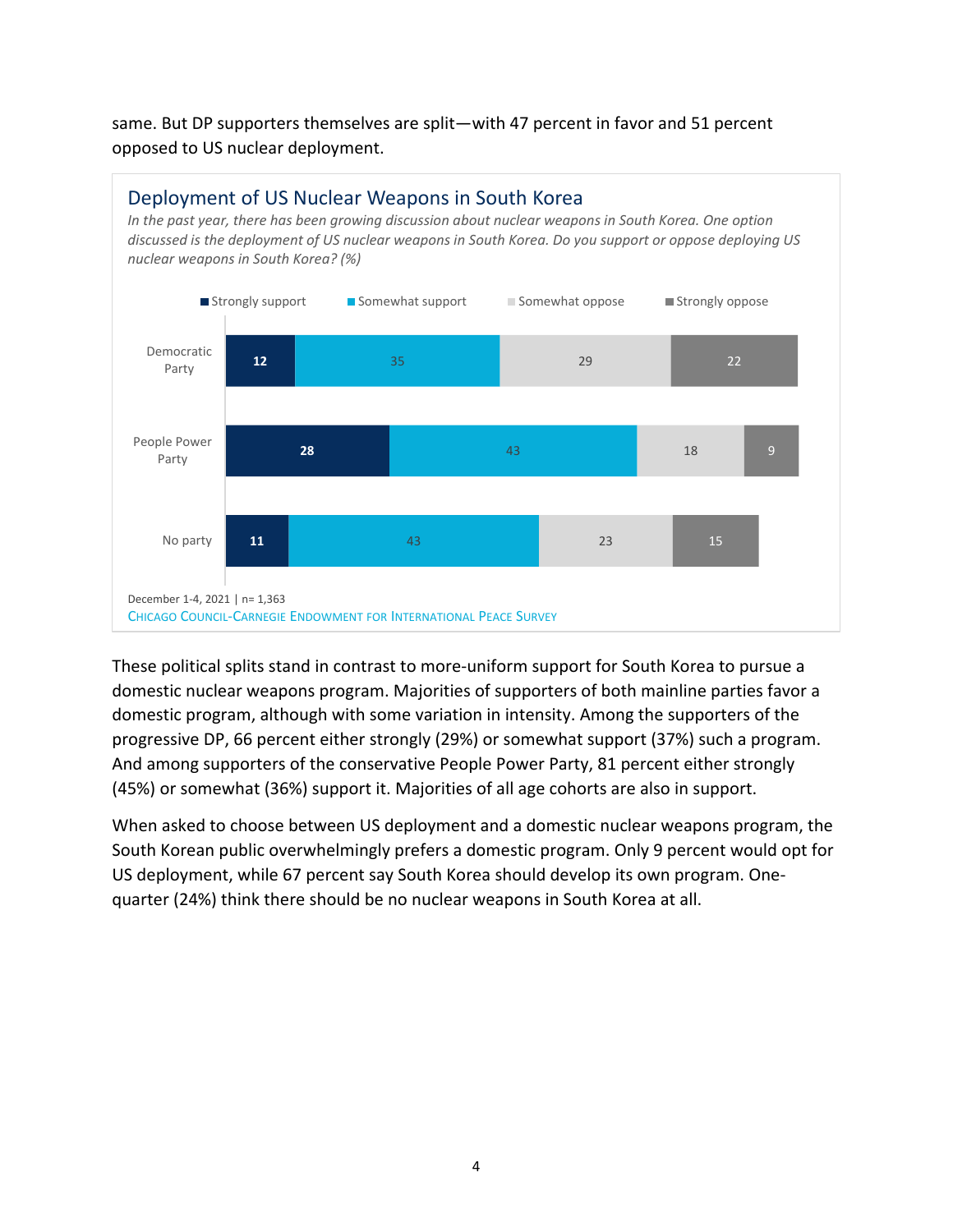

# Support for a Domestic Nuclear Weapons Program Remains Strong

South Korea initiated a [nuclear weapons program](https://www.wilsoncenter.org/article/the-united-states-and-south-koreas-nuclear-weapons-program-1974-1976) in the 1970s but ended the effort under pressure from the United States. Thereafter, open discussion of acquiring nuclear weapons became a political taboo, a topic that only a few conservative politicians and commentators dared to broach. However, over the past decade, the discussion around a nuclear South Korea has gone mainstream. [Major political figures](http://english.khan.co.kr/khan_art_view.html?artid=201710271449417) have publicly discussed the idea of either a South Korean domestic nuclear weapons program or the introduction of US nuclear weapons to the Korean Peninsula. Conservative [defense analysts](https://www.upi.com/Top_News/Special/2009/10/21/Calls-for-nuclear-weapons-in-South-Korea/51191256130461/) and [editorial writers](http://english.chosun.com/site/data/html_dir/2012/07/10/2012071001459.html) periodically argue for a nuclear option. Amid stalled diplomacy with North Korea and concerns about a weakening alliance with the United States, the issue was expected to feature prominently in the 2022 [presidential campaign.](https://foreignpolicy.com/2021/09/09/south-korea-nuclear-deterrent-north-korea/) As recently as September 2021, [Yoon Suk-yeol,](https://www.yna.co.kr/view/AKR20210922038200001) the People Power Party's candidate in the March 2022 presidential election, said he would request not only redeployment of US nuclear weapons but also nuclear sharing. However, he later appeared to walk back this position. Neither of the final candidates engaged the nuclear question in a significant way, and it is not contained in either party's policy platform, pushing the debate into the background once again.

Even though the nuclear issue receded from the campaign, that has not dampened topline public support for nuclear weapons: seven in ten (71%) support a South Korean domestic nuclear weapons program. This finding was largely consistent across age cohorts and political party support.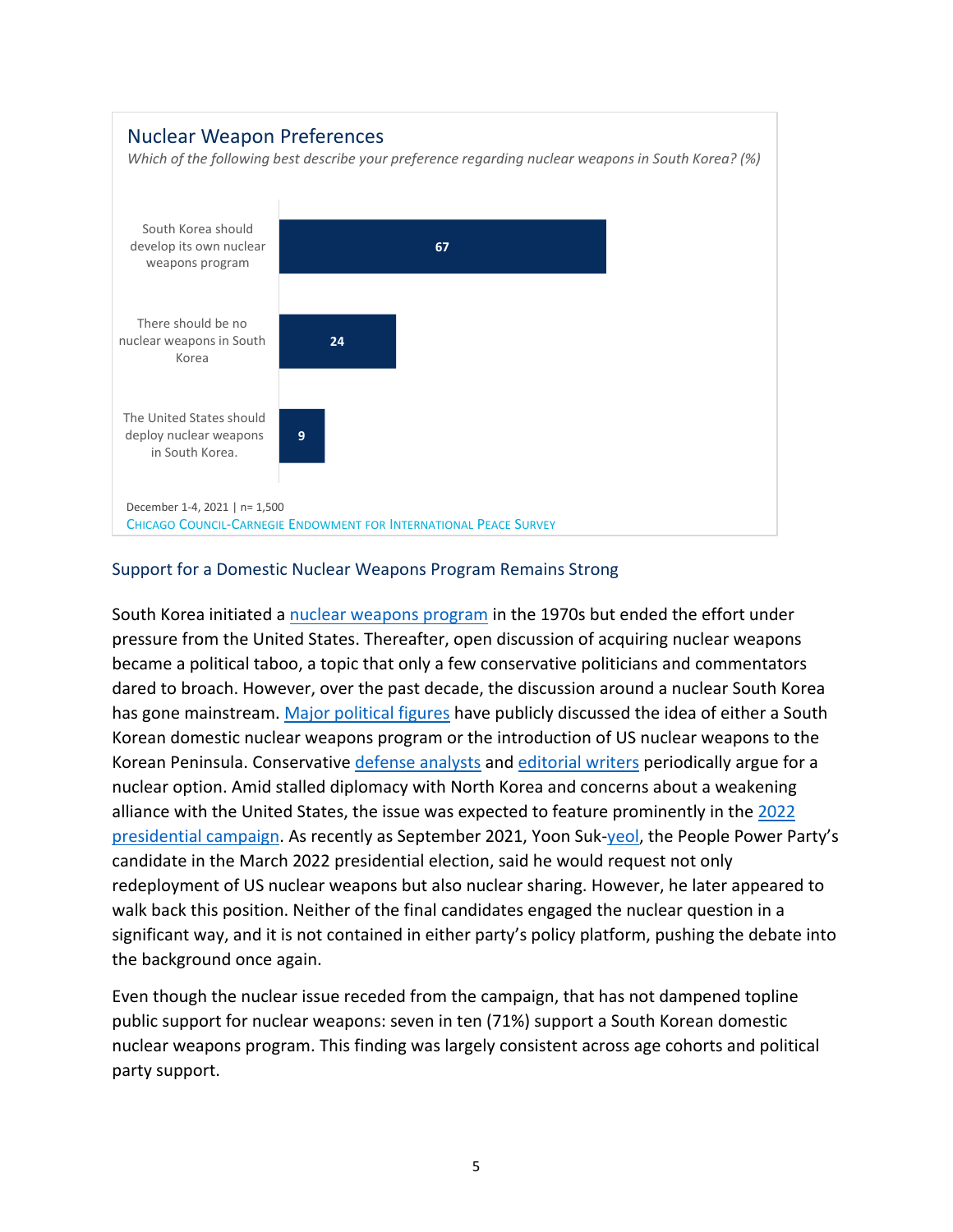

While opinion polling over the last decade consistently showed around 60 percent public support for a domestic nuclear weapons program, the [reasons for this support](https://online.ucpress.edu/as/article-abstract/61/6/1028/118589/Correlates-of-South-Korean-Public-Opinion-on) are rarely interrogated. Analysts tend to assume that support is tied to concerns about diminishing confidence in US alliance commitments to South Korea, a growing belief that North Korea will not denuclearize, or that North Korea's military is stronger than South Korea's, hence requiring the latter to go nuclear to increase its security. Indeed, prominent politicians who have voiced support for nuclear options have made exactly these arguments. Yet our polling data shows some surprising deviation from this conventional wisdom, including rationales that security professionals and politicians tend to ignore.

#### *Confidence in the US alliance correlates with support for a domestic weapons program*

South Korean confidence in US willingness to uphold alliance defense commitments during a conflict with North Korea has waxed and waned over time. The common question is whether Washington would be willing to trade Seoul for Seattle, Los Angeles, Chicago, or any number of other American cities. That list of American cities has grown as North Korea demonstrated ballistic missiles capable of delivering a nuclear weapon anywhere in US territory. Among South Korean security professionals, there is an abiding concern that during a crisis on the Korean Peninsula, the United States would be unwilling to risk damage to the US homeland in order to protect South Korea. These concerns persist, even though [a majority](https://www.thechicagocouncil.org/research/public-opinion-survey/americans-remain-committed-south-korea-view-north-korea-adversary) of Americans now favor defending South Korea. Doubts about the credibility of US alliance commitments are presumed to be a major driver for South Korea to take its own defense much more seriously through acquisition of nuclear weapons.

Interestingly, though doubts about the American commitment may be prominent among South Korean security circles, they are not fully shared by the Korean public. Six in ten (61%) South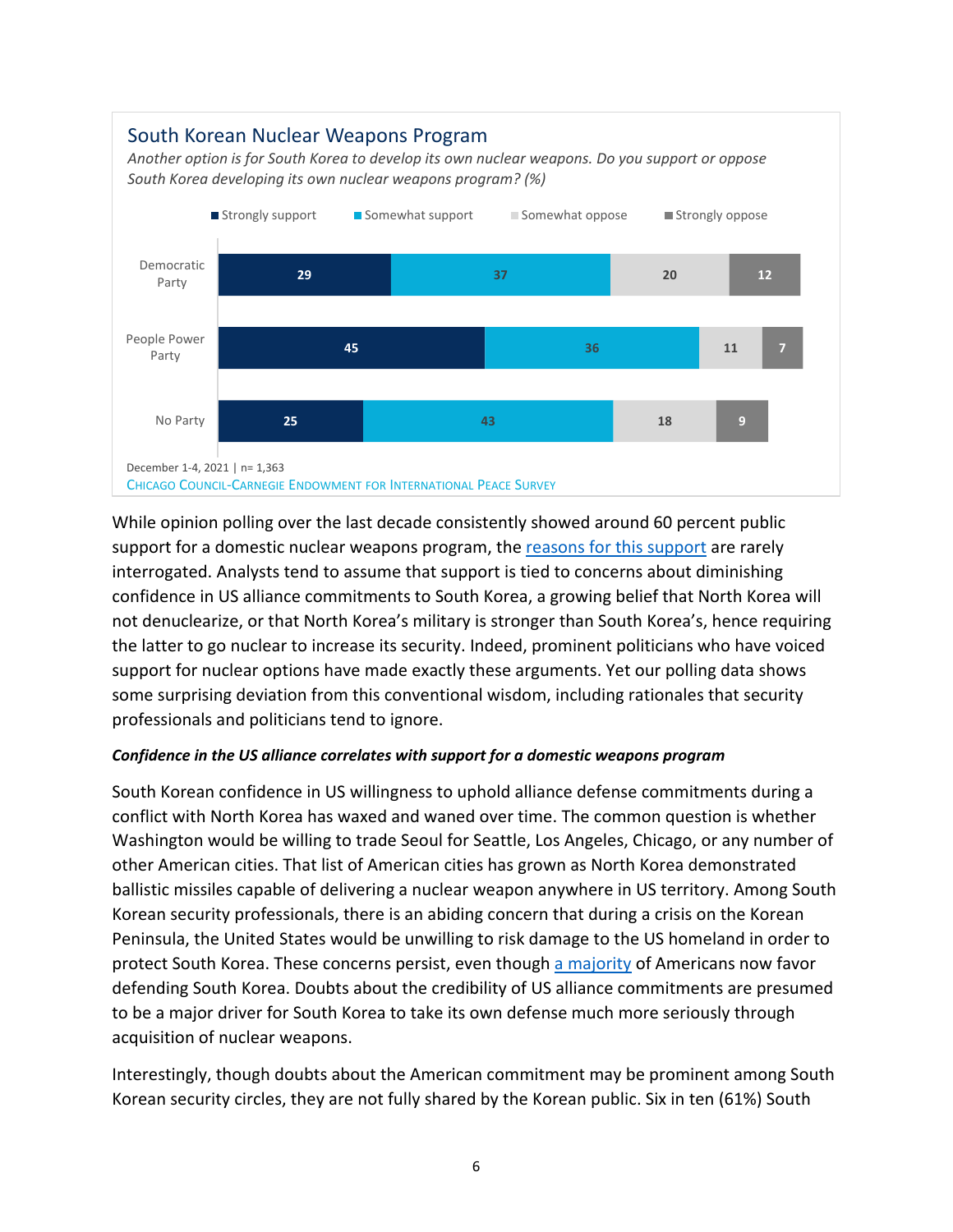Koreans say they are either *very confident* (12%) or *somewhat confident* (49%) that the United States will defend South Korea if there is a conflict with North Korea. Thirty-six percent say they are either not *very confident* (32%) or *not confident at all* (4%). These findings vary little across age group and political affiliation.



The data do reflect some relationship between support for nuclear weapons and confidence in US alliance commitments. Counterintuitively, however, the data do not show that decreasing alliance credibility is associated with an increase in support for a South Korean nuclear weapons program. Instead, higher confidence in the US commitment to defend South Korea is associated with higher levels of support for a domestic nuclear weapons program. Among those who are *very confident* in the US commitment to defend South Korea, a majority (78%) either strongly support (52%) or somewhat support (26%) a domestic nuclear weapons program. Of those who are *somewhat confident* in the US commitment, 76 percent support a domestic program. Majorities of those who are *not very confident* (67%) or *not confident at all* (56%) in the US commitment still support a domestic weapons program, but comparatively less than those with greater confidence in the alliance. There may be several plausible explanations for this phenomenon. For instance, some scholars theorize that this positive association between alliance credibility and support for nuclear acquisition may result from a nuclear "backfire" [effect,](https://journals.sagepub.com/doi/10.1177/0022002719888689) in which fears that the United States might miscalculate in a nuclear crisis with North Korea drive South Koreans to seek more autonomy so as to avoid entrapment in a conflict escalated by the United States.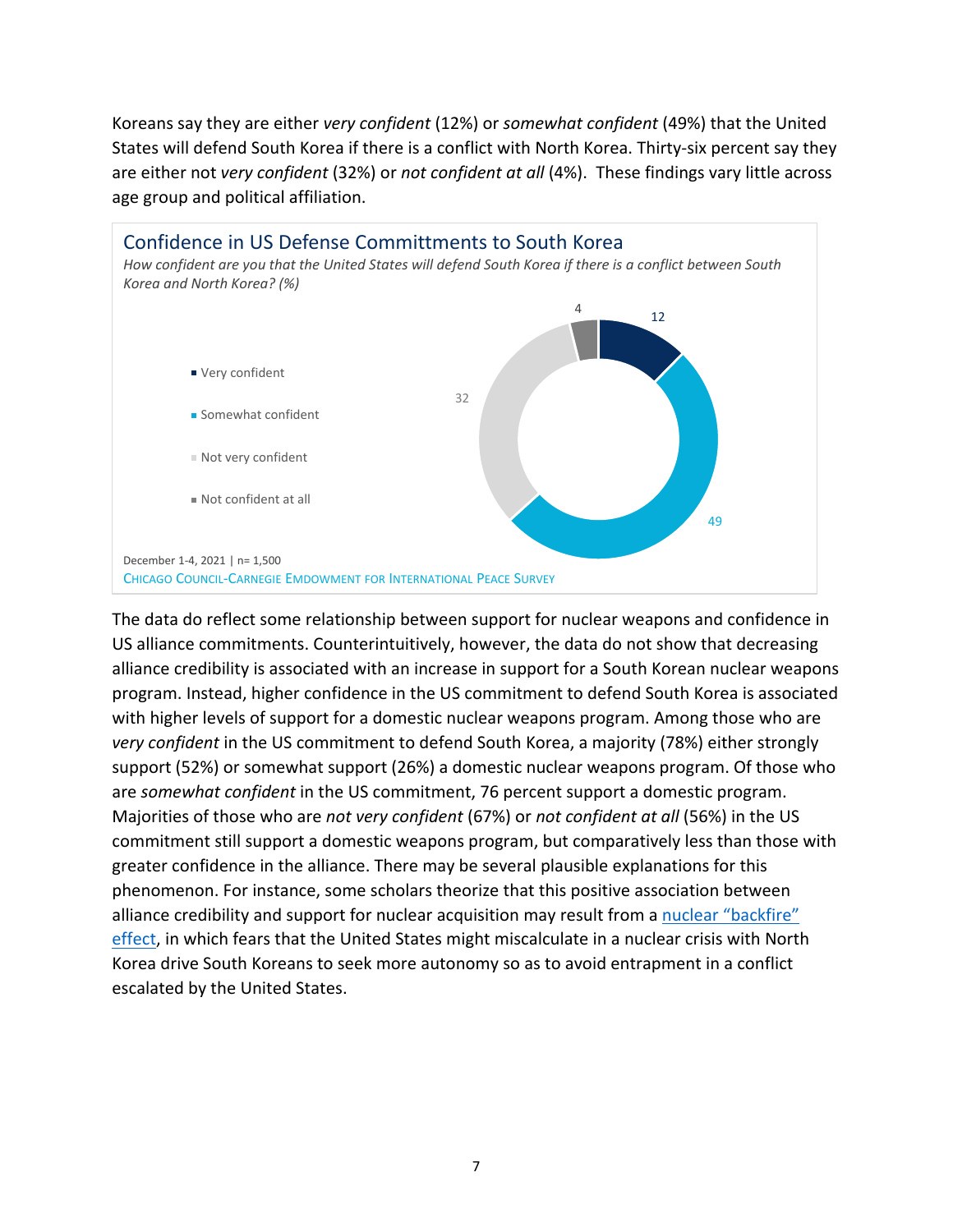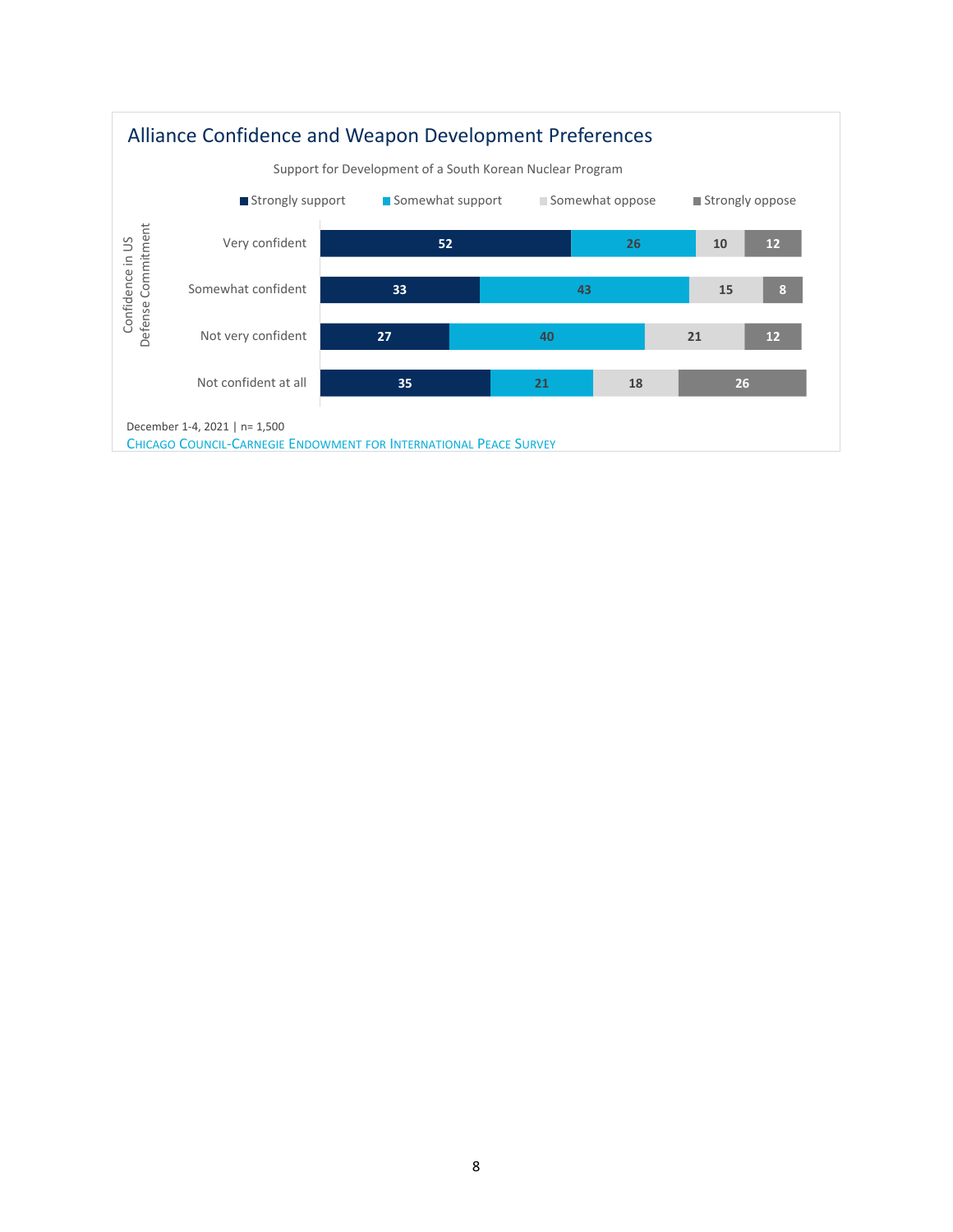# US Deployment of Nuclear Weapons and Alliance Confidence

There is a strong positive association between support for US deployment and confidence in the US commitment to defend South Korea. This may be counterintuitive. Analysts tend to assume that the placement of US nuclear weapons in South Korea would help to shore up eroding public confidence in US extended nuclear deterrence guarantees and in the credibility of alliance commitments. And that erosion of confidence may be showing up [in](https://www.thechicagocouncil.org/research/public-opinion-survey/troop-withdrawal-likely-undermine-south-korean-public-support)  [polling data.](https://www.thechicagocouncil.org/research/public-opinion-survey/troop-withdrawal-likely-undermine-south-korean-public-support) In 2019, 78 percent said they had confidence in the United States to defend South Korea, and 82 percent said the same in 2020. In this survey, 61 percent said they are confident in the US commitment versus 36 percent who are not confident. That said, some of the apparent decline in confidence may be an consequence of variation in the question framing. The 2019 and 2020 question asked about the United States defending South Korea in the event of a North Korean attack, whereas this survey asked about the United States defending South Korea during a conflict between the two Koreas.

However, US deployment of nuclear weapons is not a salve for those who are not confident in the US commitment to defend South Korea. The data suggests that majorities who are either not very confident (53%) or not confident at all (55%) in the US commitment actually oppose US nuclear deployment. It is those who are already confident in the US commitment that show higher levels of support. Among those who are very confident, 68 percent support US deployment, and for those who are somewhat confident that number is 63 percent.

# *Slim prospects for North Korea's denuclearization boost support for a domestic weapons program*

Fifteen years after Pyongyang first conducted a nuclear explosive test, the prospects of North Korea's complete denuclearization are increasingly dim. Even though South Korea and the United States continue to call for North Korea to denuclearize, there is growing recognition among expert communities and the public that such an outcome is unlikely and more-realistic [policy options](https://www.kida.re.kr/frt/board/frtNormalBoardDetail.do?sidx=2263&idx=2584&depth=3&searchCondition=&searchKeyword=&pageIndex=1&lang=kr&v_sidx=707) are needed.

Unsurprisingly, our poll shows that South Koreans have very low expectations for North Korea to denuclearize. Just 12 percent say North Korea is likely to give up its nuclear weapons versus 82 percent who say it is unlikely. There is little variation in these views by age, although there is some variation by political affiliation. Half (50%) of DP supporters say it is *very unlikely* North Korea will denuclearize, while 69 percent of PPP supporters say the same. Twenty-nine percent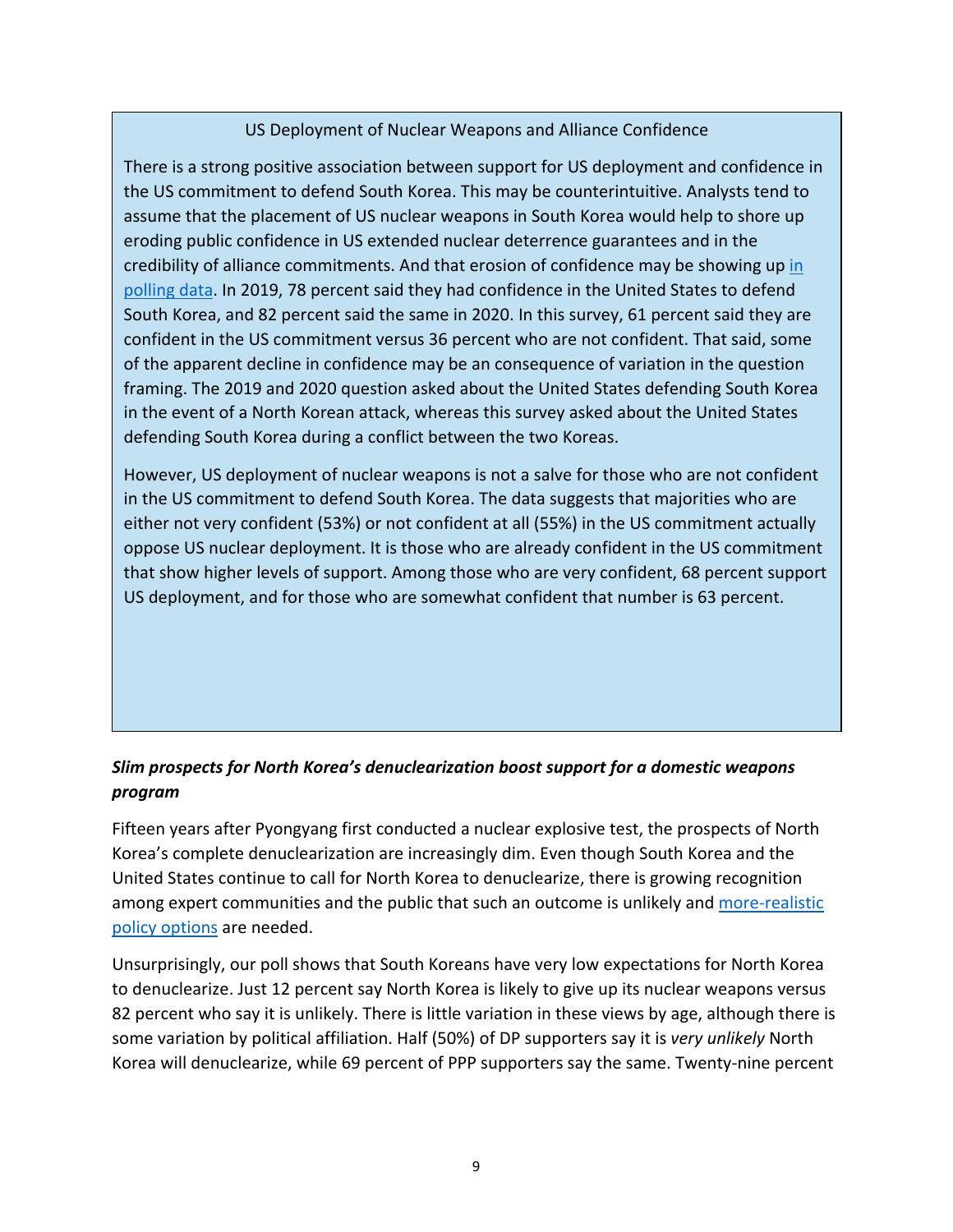and 20 percent, respectively, say it is somewhat unlikely. This variation according to political affiliation tends to be one of intensity, rather than divergence of beliefs.

As expected, a belief that North Korea is unlikely to give up its nuclear weapons is associated with support for a domestic nuclear weapons program. Among those who think North Korea is *somewhat unlikely* or *very unlikely* to give up its nuclear weapons, 70 percent and 76 percent, respectively, support a South Korean domestic weapons program. For the 11 percent who think North Korea is *somewhat likely* to give up its weapons, a majority (60%) support a domestic nuclear weapons program. One caveat, though, is that the overwhelmingly strong belief that North Korea will not disarm makes it difficult to fully assess the strength of that relationship. (Less than 2 percent of the polling sample—just 22 respondents—say that North Korea is *very likely* to give up its weapons.) Nonetheless, there is evidence to indicate that the stronger the belief that North Korea will not denuclearize, the stronger the support for a domestic nuclear weapon capability.

This result seems to cast doubt on a rationale offered by some advocates of a South Korean nuclear weapons program: that Seoul's pursuit of nuclear weapons would serve as a bargaining [chip](https://carnegieendowment.org/files/0409carnegie-day2-morning-keynote.pdf) that would motivate North Korea to denuclearize. Among those who prefer a domestic nuclear weapons program compared to US deployment or no nuclear weapons, 53 percent think nuclear acquisition will make North Korea less likely to denuclearize. Thus, their support for a domestic nuclear weapons program seems to acknowledge that nuclear weapons would not be a bargaining chip in negotiations with North Korea and that both countries would retain their weapons over the longer term.

# *Comparative military strength not a factor in nuclear views*

South Korean administrations and the public at large have long been concerned about the military balance on the Korean Peninsula, given not only the nuclear disparity between the two Koreas but also the large standing army maintained by North Korea and its heavy investments in conventional and unconventional weaponry. Perceptions that North Korea's military is stronger than South Korea's and that a nuclear program would help to even that military strength could be an important driver of support for nuclear acquisition.

Interestingly, despite the news headlines generated by frequent North Korean missile tests over the last four years, nearly two-thirds (64%) of South Koreans say the South Korean military is either much stronger (21%) or somewhat stronger (43%) than North Korea's military. Just 34 percent say the South Korean military is weaker. Majorities of all age cohorts agree. Although there is a significant gap in perception based on political affiliation, that gap is in intensity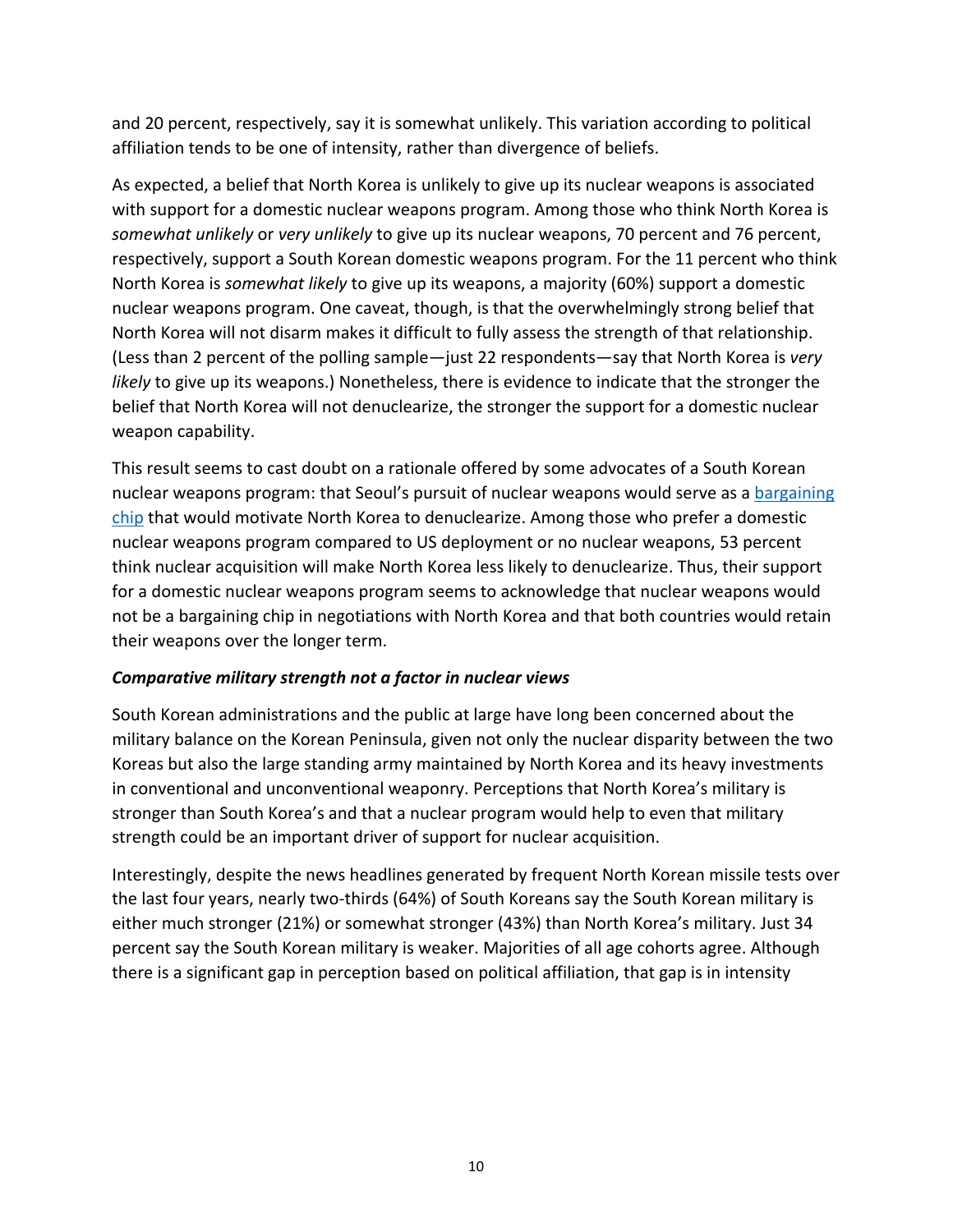rather than in direction of views. Seven in ten (72%) DP supporters say South Korea's military is stronger, compared to 58 percent of PPP supporters.<sup>[2](#page-10-0)</sup>



However, our poll finds no clear relationship between perceptions of military strength and support for a domestic nuclear weapons program: it is nearly identical between those who say South Korea is stronger and those who say it is weaker than North Korea. Among those who view the South Korean military as stronger, 73 percent support a nuclear program. Among those who say South Korea's military is weaker, 71 percent support a nuclear program. Thus, concerns about a worsening military balance do not appear to be an important factor driving support for nuclear weapons.

<span id="page-10-0"></span><sup>&</sup>lt;sup>2</sup> This difference may be related to negative views of the current president, Moon Jae-in, among PPP supporters. For example, [Gallup Korea polling](https://www.gallup.co.kr/gallupdb/reportContent.asp?seqNo=1169) since the beginning of 2021 finds support for him among PPP supporters to be roughly 5 percent, which may affect perceptions of military strength as well.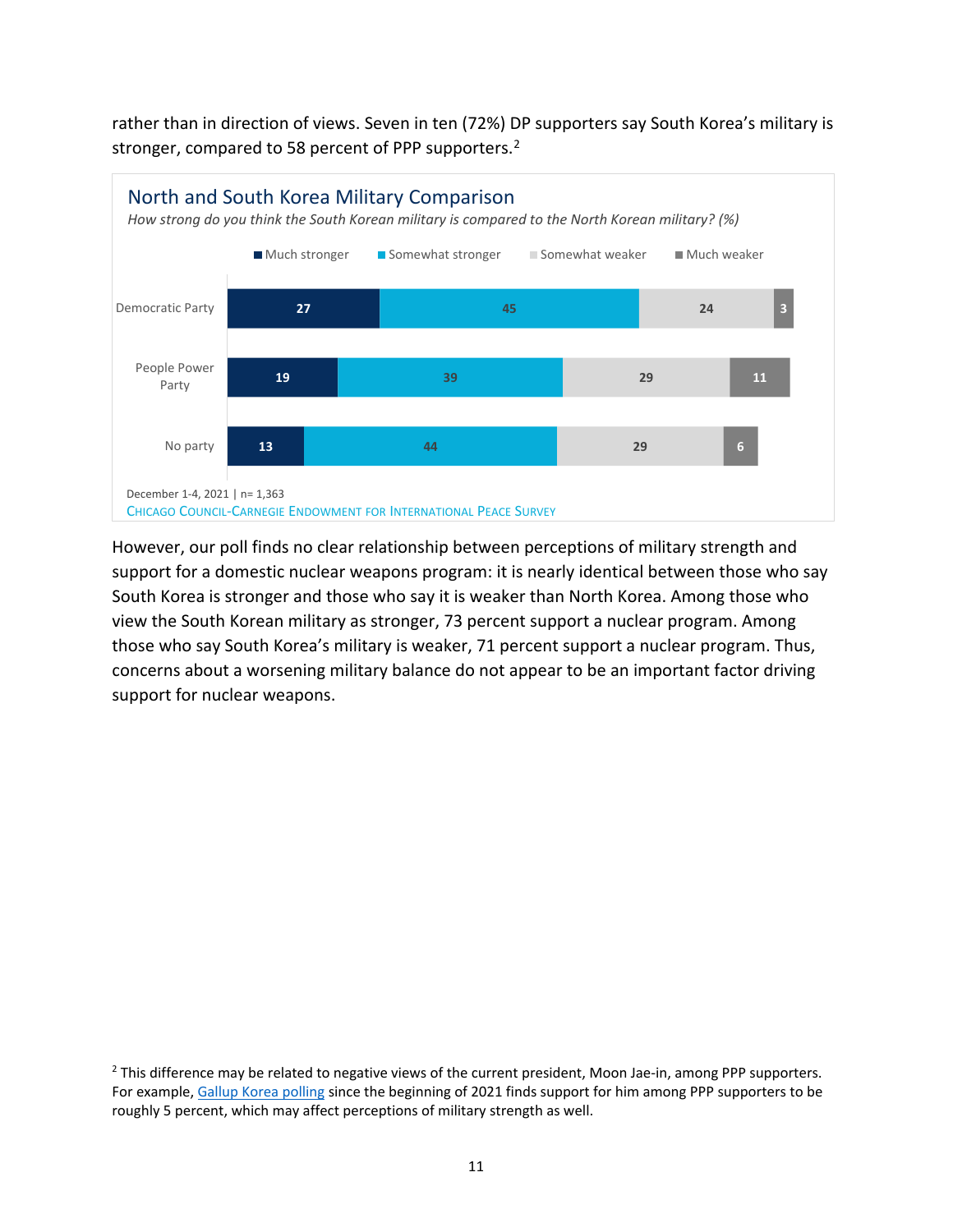

### *Threat perceptions: North Korea today, China tomorrow*

Perception of external threats to South Korean security, especially by North Korea, is presumed to be among the most important drivers of support for nuclear weapons. Some security experts—mainly South Korean but a few [Americans as well—](https://www.washingtonpost.com/outlook/should-south-korea-go-nuclear/2021/10/07/a40bb400-2628-11ec-8d53-67cfb452aa60_story.html)argue that nuclear weapons are necessary for South Korea to deter North Korea from using its nuclear arsenal for coercion. Yet there is also growing recognition among South Koreans that China may pose a greater threat than North Korea in the near future.

Our polling affirms this conventional wisdom about the order of contemporary threat perceptions in South Korea. A plurality of South Koreans (46%) cite North Korea as the biggest current threat to South Korea, and 33 percent say the same about China. Just 10 percent cite Japan and 9 percent say that threat is the United States. Yet when asked to assess the threat landscape ten years from now, there is a marked shift. A majority (56%) say China will pose the biggest threat to South Korea, while just 22 percent say it will be North Korea, 10 percent cite Japan, and 8 percent say it will be the United States.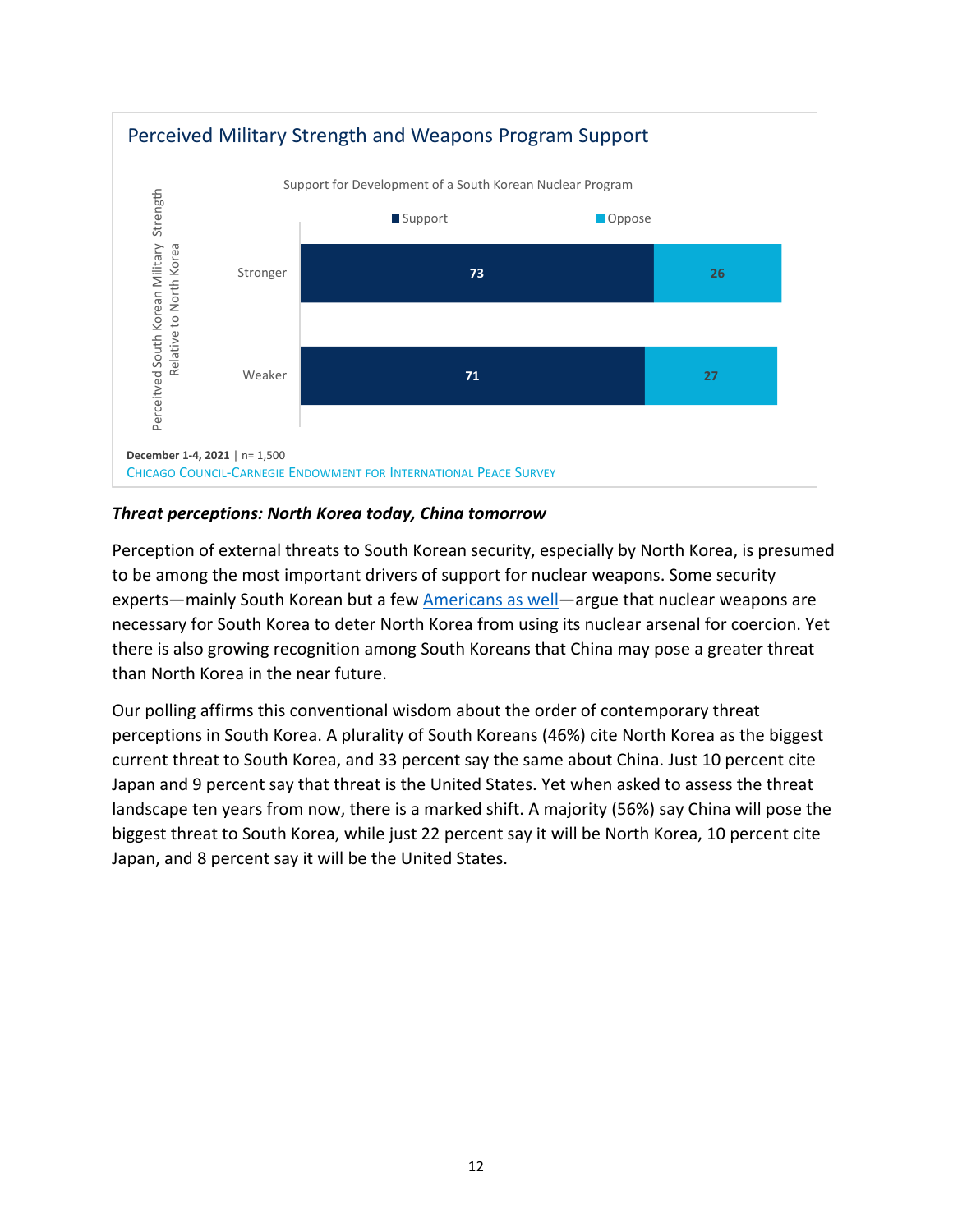

Variation in threat perception—current or ten years from now—appears to have little influence on support for or opposition to a domestic nuclear weapons program, however. Regardless of the country cited as the biggest current threat, support for a nuclear weapons program ranged from 65 percent to 76 percent. And regardless of which country is cited as the biggest future threat, support for a nuclear program ranged from 69 percent to 76 percent. It is plausible that a reason why concerns about North Korea denuclearization and alliance credibility are not strongly correlated to support for nuclear weapons is that the overall threat perception remains high.

That said, we find somewhat contradictory evidence about the relationship between specific country threats and support for a domestic nuclear program. Although a plurality of those polled identified North Korea as the most salient threat, when we asked supporters of a domestic nuclear weapons program about their reasoning, just 23 percent said it is to counter the threat from North Korea, while 39 percent said it is to defend South Korea from threats other than North Korea.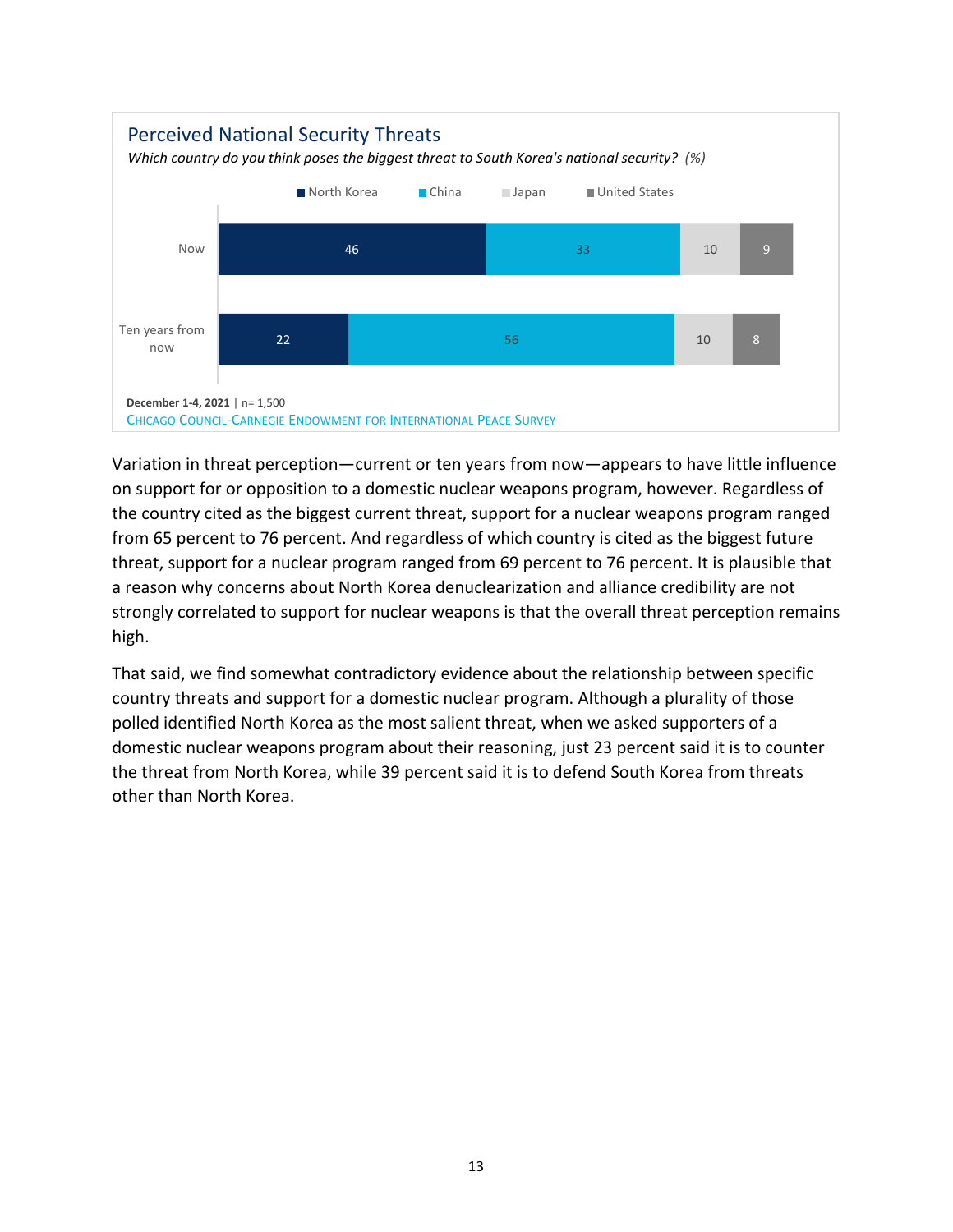#### What If Japan Goes Nuclear?

Whether Japan might be a driver of South Korean nuclear acquisition warrants special mention here. Japanese proliferation is one of the scenarios most often thought likely to push South Korea toward a nuclear weapons program. Indeed, 62 percent say if Japan acquired nuclear weapons, they would be either *much more likely* (23%) or *somewhat more likely* (39%) to support a South Korean program. Of course, those who already support a South Korean nuclear program will likely continue to do so regardless of a Japanese decision to nuclearize. The effect of Japan's nuclearization on the 26 percent of South Koreans opposed to a South Korean nuclear program would be more important to consider. Yet the polling data shows that South Koreans who oppose a domestic nuclear weapons program are not heavily swayed by a prospective Japanese bomb and continue to oppose nuclear weapons in principle.

#### Nuclear Weapons Seen as Boosting South Korea's Global Prestige

Analysts tend to consider security and threat perception as the most important potential drivers of nuclear weapons acquisition, and our polling demonstrates that those are important factors in the South Korean case. However, a surprising finding in our survey is the relevance of prestige as a motivator for supporters of nuclear weapons. Among the 67 percent who favor a South Korean domestic nuclear weapons program over US deployment or no weapons, prestige was the second most important rationale (26%), behind defending South Korea from threats other than North Korea (39%) but ahead of countering the North Korean threat (23%). In other words, the data suggest that the two most important reasons for supporters of a domestic nuclear program are not related to North Korea.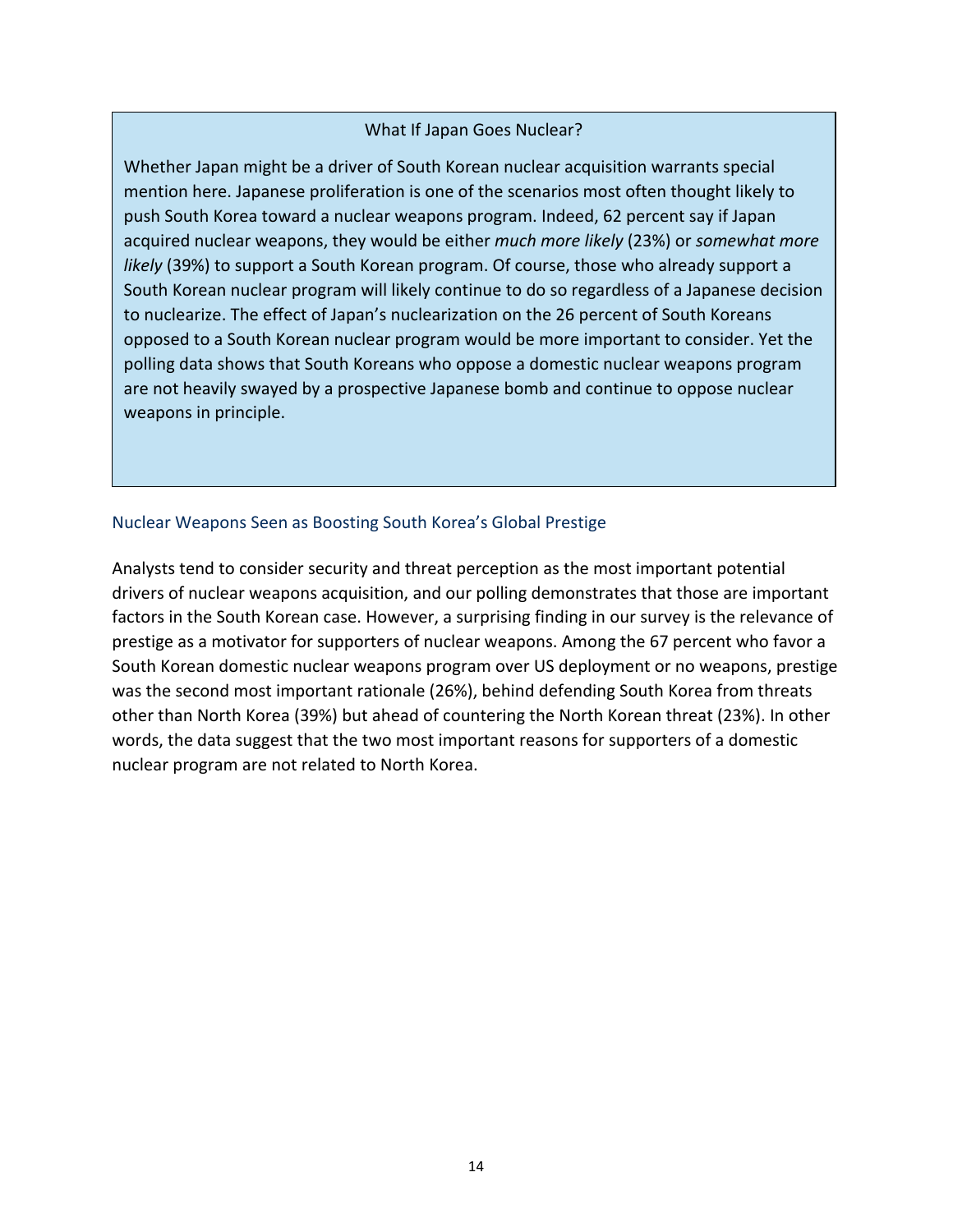#### Reasons for a South Korean Nuclear Program *You said that you support a South Korean nuclear weapons program. Among the following, which best represents your view of why South Korea should develop a nuclear weapons program? (%)*



Prestige also seems to be relatively more important to progressives (34%) than to conservatives (22%). This aligns with perceptions that [progressives](https://warontherocks.com/2021/09/a-hawkish-dove-president-moon-jae-in-and-south-koreas-military-buildup/) are more nationalistic in their orientation and seek greater independence from the US alliance, whereas conservatives are widely believed to focus more on deterring North Korea. Notably, for supporters of US nuclear deployments to South Korea, reputational factors appear not to be as important; just 14 percent prefer a US deployment in order to avoid causing damage to South Korea's reputation.

Plausibly, South Koreans might question whether nuclear weapons contribute to prestige on the world stage. North Korea remains an international pariah as a result of its nuclear weapons; its nuclear weapons may convey some power status, but Pyongyang has not translated that status into economic or diplomatic gain. Of course, South Koreans might also look to India, whose nuclear weapons the United States eventually accepted when Washington decided it wanted closer defense and economic ties with New Delhi in the global competition with China.<sup>[3](#page-14-0)</sup>

The international relations literature on nuclear proliferation prioritizes security drivers or, secondarily, domestic political explanations for decisions to seek the bomb. Prestige—that nuclear weapons are a symbol of modernity and convey status in the international system tends to be viewed [by scholars](https://www.jstor.org/stable/2539273) as a lesser or subsidiary motivation. Along with controlling the spread of nuclear technology and materials, the United States and Soviet Union utilized alliances, which are aimed at decreasing demand for nuclear weapons, as a key nonproliferation tool. The United States convinced its security partners in Europe and East Asia during the 1970s to forego nuclear weapons and instead rely on US extended nuclear deterrence guarantees. However, it is much harder to convince an ally not to proliferate if such

<span id="page-14-0"></span><sup>&</sup>lt;sup>3</sup> Most South Koreans are probably unaware of South Korea's commitment not to acquire nuclear weapons under the Nuclear Non-Proliferation Treaty. This is an important difference from India, which never joined the treaty and thus did not break nonproliferation vows.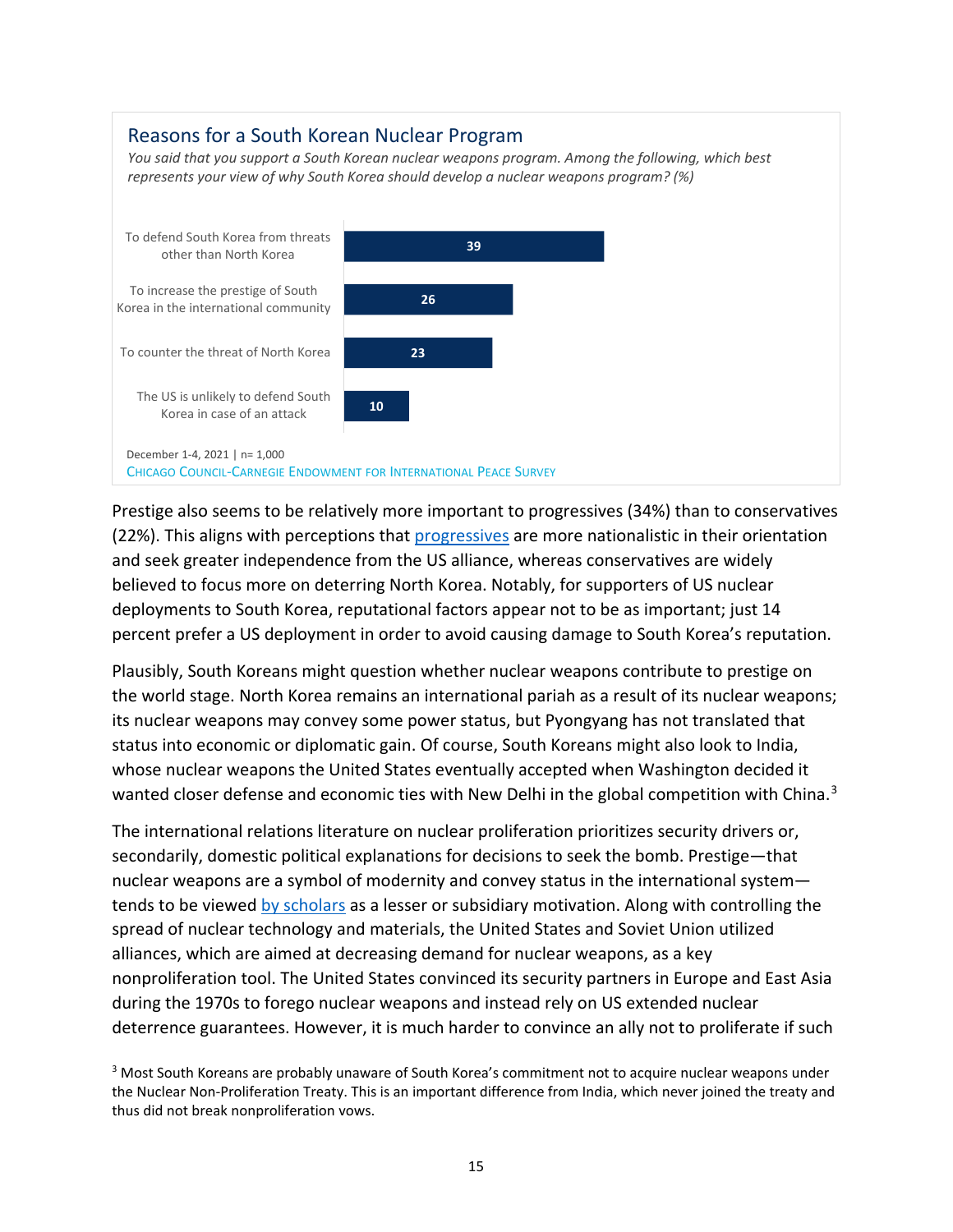a move would be seen to address domestic political compulsions or other normative factors, such as prestige. This has significant policy implications for states seeking to prevent future proliferation, namely that more efforts are needed to stigmatize nuclear weapons as a symbol of power and legitimacy and, conversely, to reward states that adhere to the highest nonproliferation standards.

#### Support for Nuclear Weapons Remains Robust Despite Potential Consequences

Although majorities of South Koreans consistently support a domestic nuclear weapons program or deployment of US nuclear weapons, polling of public attitudes rarely assesses the strength of these views in the context of plausible consequences of a decision to acquire nuclear weapons.[4](#page-15-0) Potential consequences could include international economic sanctions, a US troop withdrawal, decreased chances that North Korea will denuclearize, and sanctions levied by China against South Korea. Those consequences are hypothetical, but if they materialized, it seems logical they could have significant effects on public support for nuclear decisions by the Korean government. However, our polling finds support for a nuclear option to be robust even when respondents are asked to consider potential negative repercussions.

As noted already, respondents show a high preference (67%) for a domestic nuclear program rather than US deployment (9%). Those who prefer a domestic program—1,000 respondents in total—were then asked to consider if a nuclear program made specific repercussions more or less likely.

There is broad agreement among the public that a South Korean nuclear weapons program would expose South Korea to sanctions. Eight in ten (79%) say such a pursuit makes it more likely South Korea will face international economic sanctions, and 81percent expect it will lead to sanctions from China. There was less agreement on how a South Korean decision to build nuclear weapons would affect the US troop presence in South Korea: 45 percent expect it to make a US troop withdrawal more likely, but 49 percent said it would make a withdrawal less likely.

<span id="page-15-0"></span><sup>4</sup> To investigate this, respondents were asked if they preferred South Korea to pursue its own nuclear weapons program, for the US to station nuclear weapons in South Korea, or if there should be no nuclear weapons in South Korea. This preference was then used to divide the sample, and each group was asked follow-up questions pertaining to rationale and the likelihood of potential outcomes that could result if South Korea pursued their preferred option.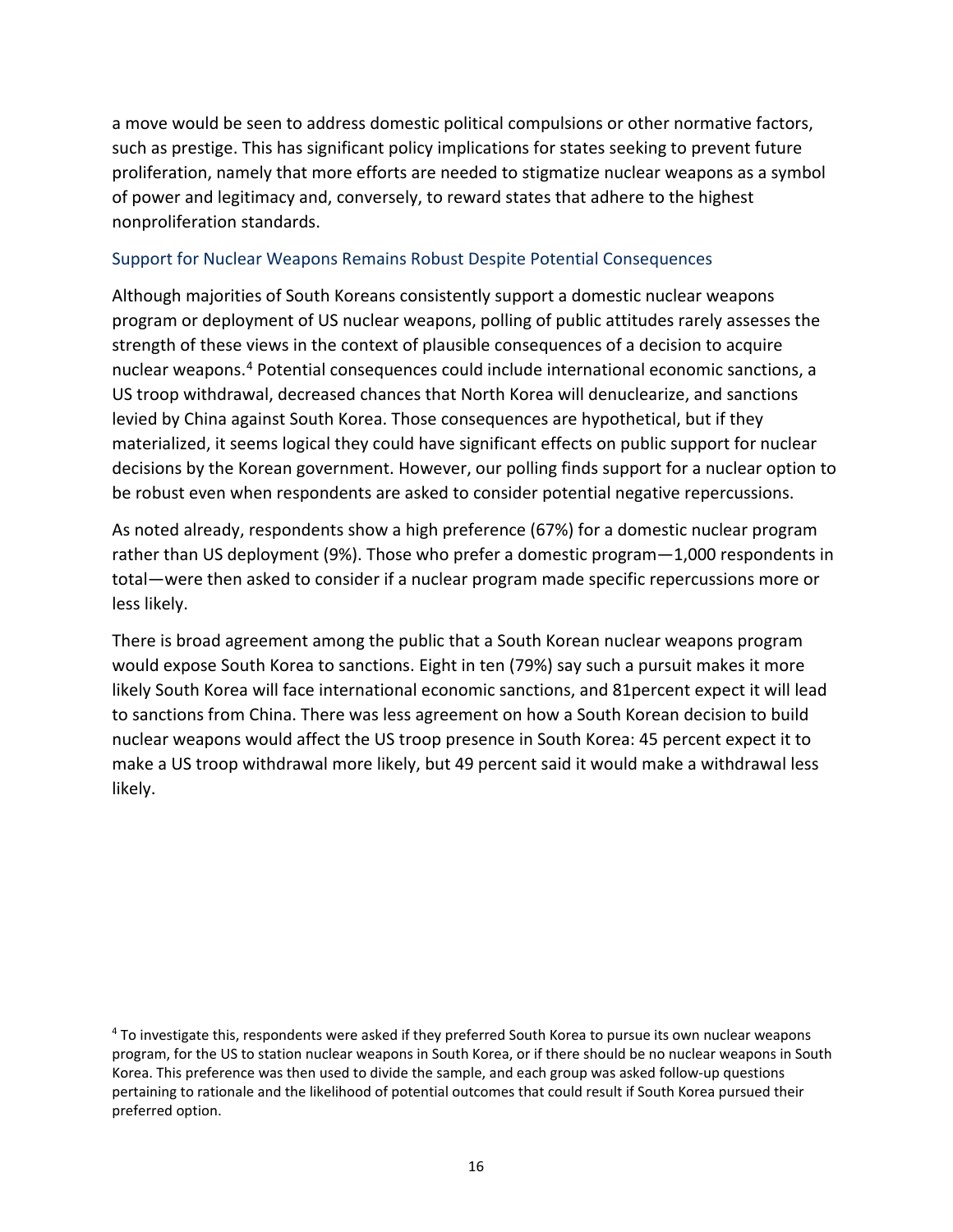#### **25 19 7 7 56 60 39 30 11 13 31 26 4 4 18 27** 1 2 2 7 China will sanction South Korea South Korea will face international economic sanctions The United States will withdraw its troops from South Korea North Korea will give up its nuclear weapons Much more likely Somewhat more likely Somewhat less likely Much less likely No effect Responses if South Korea Developes Nuclear Weapons *If South Korea develops its own nuclear weapons, do you think it is more or less likely that the following actions will occur: (%)*  December 1-4, 2021 | n= 1,000 CHICAGO COUNCIL-CARNEGIE ENDOWMENT FOR INTERNATIONAL PEACE SURVEY

Despite the high expectation of being subject to economic sanctions and uncertainty about potential US troop withdrawal, 89 percent of those who favor a South Korean nuclear program continue to support one, meaning just 11 percent were sufficiently concerned about the consequences to change their minds about acquiring nuclear weapons. This stands in noted contrast to one of the few prior polls that did assess the strength of opinion in a similar fashion. In a 2014 poll, South Korean polling expert Jiyoon Kim found support for nuclear weapons to be more sensitive to hypothetical repercussions, with declines in support ranging from 14 to 31 percent across similar potential consequences.[5](#page-16-0)

Some of the differences in results may be methodological, due to variation in how the potential consequences were framed in the poll questions. A second factor is that South Korean attitudes have likely evolved over the eight years between polls. In particular, the South Korean public more keenly appreciates the perceived threat from China, as well as the economic impacts following China's use of informal sanctions to punish Korea for hosting the US THAAD missile defense system. Having experienced those sanctions and survived them, the public may now have less fear of Chinese penalties. Furthermore, over ten years of living next to a nuclear armed North Korea and associated views on the low probability that North Korea will disarm suggest South Koreans are somewhat inured to how North Korea might react. Even uncertainty about impacts on the US security alliance seems to have relatively little overall impact on

<span id="page-16-0"></span><sup>&</sup>lt;sup>5</sup> An overview of the poll results provided by Dr. Kim shows initial support for a domestic nuclear weapons program at 53 percent. Those in support were then asked if they would continue to support nuclear acquisition even if it resulted in certain consequences to South Korea. The given consequences, along with the negative effect on nuclear weapons support in percent in parentheses, are: (1) Even if it damaged the ROK-US alliance (-14%), (2) Even if it reduced domestic nuclear energy production (-21%), (3) Even if it constrained Korea's nuclear energy exports (-22%), (4) Even if it damaged economic growth (-26%), and (5) Even if it increased the security threats to South Korea (-31%).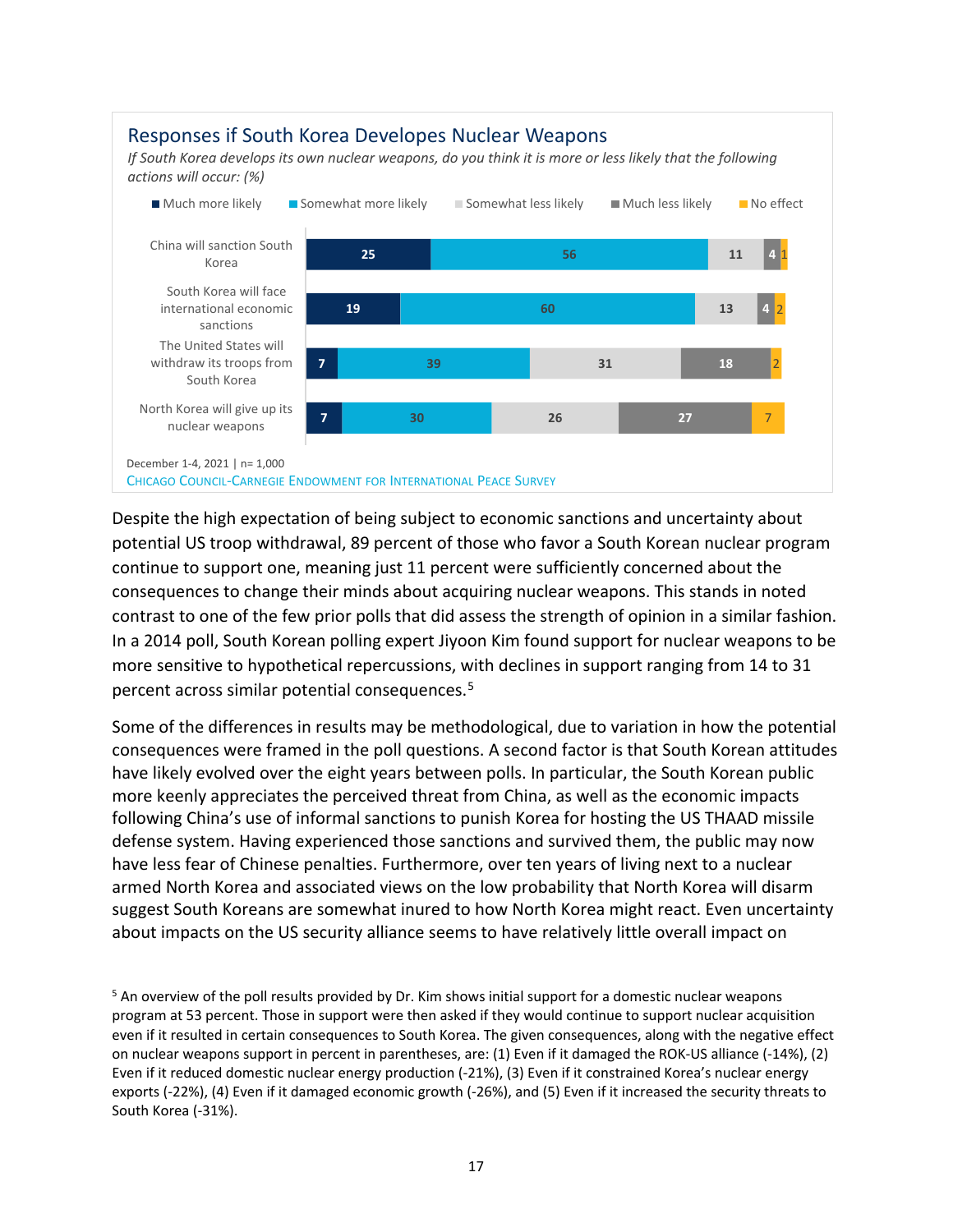support for nuclear weapons. Perhaps this is because South Koreans believe that the United States would choose to accommodate a South Korean nuclear capability rather than risk alliance rupture at a time when Washington is looking to build security partnerships in Asia to address a rising China.

## **Conclusion**

Majority support for a domestic nuclear weapons program in South Korea is long standing, and our findings are in line with past results. But our findings challenge several key assumptions about the robustness of that support.

While sharp declines in support were anticipated when respondents were asked to consider potential consequences, in fact those declines were relatively minor. And support was largely insensitive to current or future threats. While threats other than North Korea are cited as an important reason for support, there was no clear relationship between support for a nuclear program and the country that respondents identify as a current or future threat.

This suggests that other factors outside of security perceptions are important in shaping attitudes on nuclear weapons. One such perception is the global prestige a nuclear weapons program conveys, which may be a contributor to the overwhelming preference of South Koreans for a domestic program instead of US nuclear deployment. This issue deserves additional study, and future polling on nuclear issues might explore how South Koreans perceive their country's role in the international system and how this relates to support for nuclear weapons.

If threats other than North Korea and international prestige are important drivers—as our findings suggest—it may become harder for the United States to use nuclear deterrence through the alliance as a mechanism to forestall South Korean proliferation.

*The views expressed are those of the authors and do not necessarily reflect the official policy or position of the Department of the Army, Department of Defense, or the U.S. Government.*

# About the Survey

The survey was conducted December 1-4, 2021, in South Korea by Hankook Research among a representative national sample of 1,500 adults 18 and older. The sample was constructed using RDD for mobile and landline phones, and the margin of error is ±2.5% at the 95 percent confidence interval. The survey was made possible through funding from the Korea Foundation.

#### About the Chicago Council on Global Affairs

The Chicago Council on Global Affairs is an independent, nonpartisan organization that provides insight on critical global issues, advances policy solutions, and fosters dialogue about what is